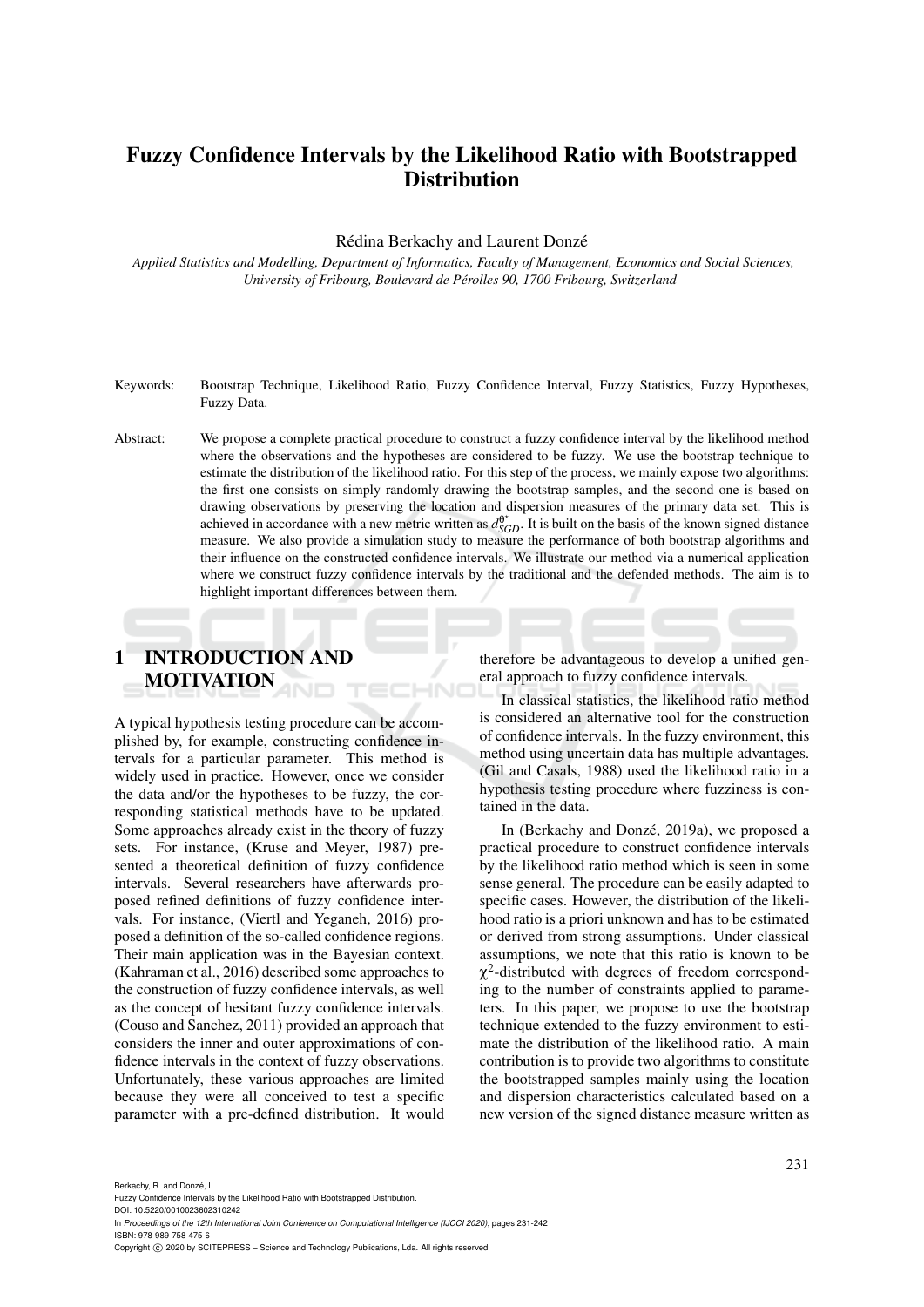the  $d_{SGD}^{\theta^*}$  metric and detailed in (Berkachy, 2020). We highlight that the Expectation-Maximization (EM) algorithm based on the fuzziness of data described by (Denoeux, 2011) is used to calculate the maximum likelihood estimators (MLEs).

The defended procedure is considered efficient and computationally light because we do not have to consider every single value of the support set of the involved fuzzy numbers, as in the traditional fuzzy method. Indeed, four conveniently chosen values are used in the construction process. The presented calculations are done using the R package FuzzySTs shown in (Berkachy and Donzé, 2020).

The remainder of the paper proceeds as follows. In Section 2, we present the definition of the signed distance measure, followed by the definition of the  $d_{SGD}^{\theta^*}$  metric in Section 3. Section 4 is devoted to the construction of the traditional fuzzy confidence intervals. In Section 5, we discuss our concept of fuzzy confidence intervals constructed using the likelihood method and detail the two bootstrap algorithms to approximate the distribution of the likelihood ratio. In addition, a simulation study illustrates the proposed algorithms. We end the paper with Section 6 by presenting a numerical application where we estimate the traditional and the defended fuzzy confidence intervals and compare them.

## 2 THE SIGNED DISTANCE

The signed distance was used by (Yao and Wu, 2000) to rank fuzzy numbers. It has served in different contexts, such as the evaluation of linguistic questionnaires described in, for example, (Berkachy and Donzé, 2016) or hypotheses testing (see (Berkachy and Donzé, 2019b)). This distance has intriguated specialists because of its simplicity in terms of calculation and computation, and its directionality. The directionality of this distance means it can be negative or positive, indicating the direction between two fuzzy numbers. For instance, (Dubois and Prade, 1987) presented it as an expected value of a particular fuzzy number. It is defined as follows:

Definition 2.1 (Signed distance of a real value). *The signed distance measured from the origin denoted by*  $d_0(a,0)$  *for*  $a \in \mathbb{R}$  *is a itself, that is*  $d_0(a,0) = a$ .

Definition 2.2 (Signed distance between two real values). *The signed distance between two values a and*  $b \in \mathbb{R}$  *is*  $d(a,b) = a-b$ *.* 

Now, let  $\tilde{X}$  and  $\tilde{Y}$  be two sets of the class of fuzzy sets  $\mathbb{F}(\mathbb{R})$ . Their respective  $\alpha$ -cuts are written as  $\tilde{X}_{\alpha}$ and  $\tilde{Y}_\alpha$  such that their left and right  $\alpha$ -cuts denoted

respectively by  $\tilde{X}^L_\alpha$ ,  $\tilde{X}^R_\alpha$ ,  $\tilde{Y}^L_\alpha$  and  $\tilde{Y}^R_\alpha$  are integrable for all  $\alpha \in [0, 1]$ . We define the signed distance between the fuzzy numbers  $\tilde{X}$  and  $\tilde{Y}$  as:

Definition 2.3 (Signed distance between two fuzzy sets). The signed distance  $d_{SGD}$  between  $\tilde{X}$  and  $\tilde{Y}$  is *the mapping*

$$
d_{SGD} : \mathbb{F}(\mathbb{R}) \times \mathbb{F}(\mathbb{R}) \rightarrow \mathbb{R}
$$
  

$$
\tilde{X} \times \tilde{Y} \rightarrow d_{SGD}(\tilde{X}, \tilde{Y}),
$$

*such that*

$$
d_{SGD}(\tilde{X}, \tilde{Y}) = \frac{1}{2} \int_0^1 \left[ \tilde{X}_{\alpha}^L(\alpha) + \tilde{X}_{\alpha}^R(\alpha) - \tilde{Y}_{\alpha}^L(\alpha) - \tilde{Y}_{\alpha}^R(\alpha) \right] d\alpha.
$$
 (1)

The signed distance of a particular fuzzy number measured from the fuzzy origin  $\ddot{0}$  is defined as:

Definition 2.4 (Signed distance of a fuzzy set). *The signed distance of the fuzzy set*  $\tilde{X}$  *measured from the fuzzy origin*  $\tilde{0}$  *is given by:* 

$$
d_{SGD}(\tilde{X},\tilde{0}) = \frac{1}{2} \int_0^1 \left[ \tilde{X}_{\alpha}^L(\alpha) + \tilde{X}_{\alpha}^R(\alpha) \right] d\alpha.
$$
 (2)

# **3** THE  $d_{SGD}^{\theta^*}$  METRIC

Despite the simplicity and accessibility of the previously described distance *dSGD*, it has some important drawbacks. First, it coincides with a central location measure. In other words, the effects of extreme values on a signed distance are strongly mitigated. Therefore, neither the shape of the fuzzy numbers nor the inner points between the extreme values affect this distance. Second, as detailed in (Berkachy, 2020), the signed distance cannot be defined as a full metric because it lacks topological characteristics, such as separability and symmetry. For all these reasons, we propose an  $L_2$  metric denoted by  $d_{SGD}^{\theta^*}$ , seen as a generalisation of the signed distance *dSGD*. The metric  $d_{SGD}^{\theta^*}$  depends on a weight parameter called  $\theta^*$ . With this new metric, we not only take into account the deviation in the shapes and its possible irregularities but also the central location measure. (Berkachy, 2020) proves that the measure  $d_{SGD}^{\theta^*}$  has the necessary and sufficient conditions to constitute a metric of fuzzy quantities.

We first define the so-called deviations of the shape of a particular fuzzy number written in terms of the distance *dSGD* in the following way:

**Definition 3.1.** [(Berkachy, 2020)]. Let  $\tilde{X}$  be a fuzzy  $n$ umber with its  $\alpha$ -level set  $\tilde{X}_\alpha = [\tilde{X}_\alpha^L, \tilde{X}_\alpha^R]$  such that  $\tilde{X}$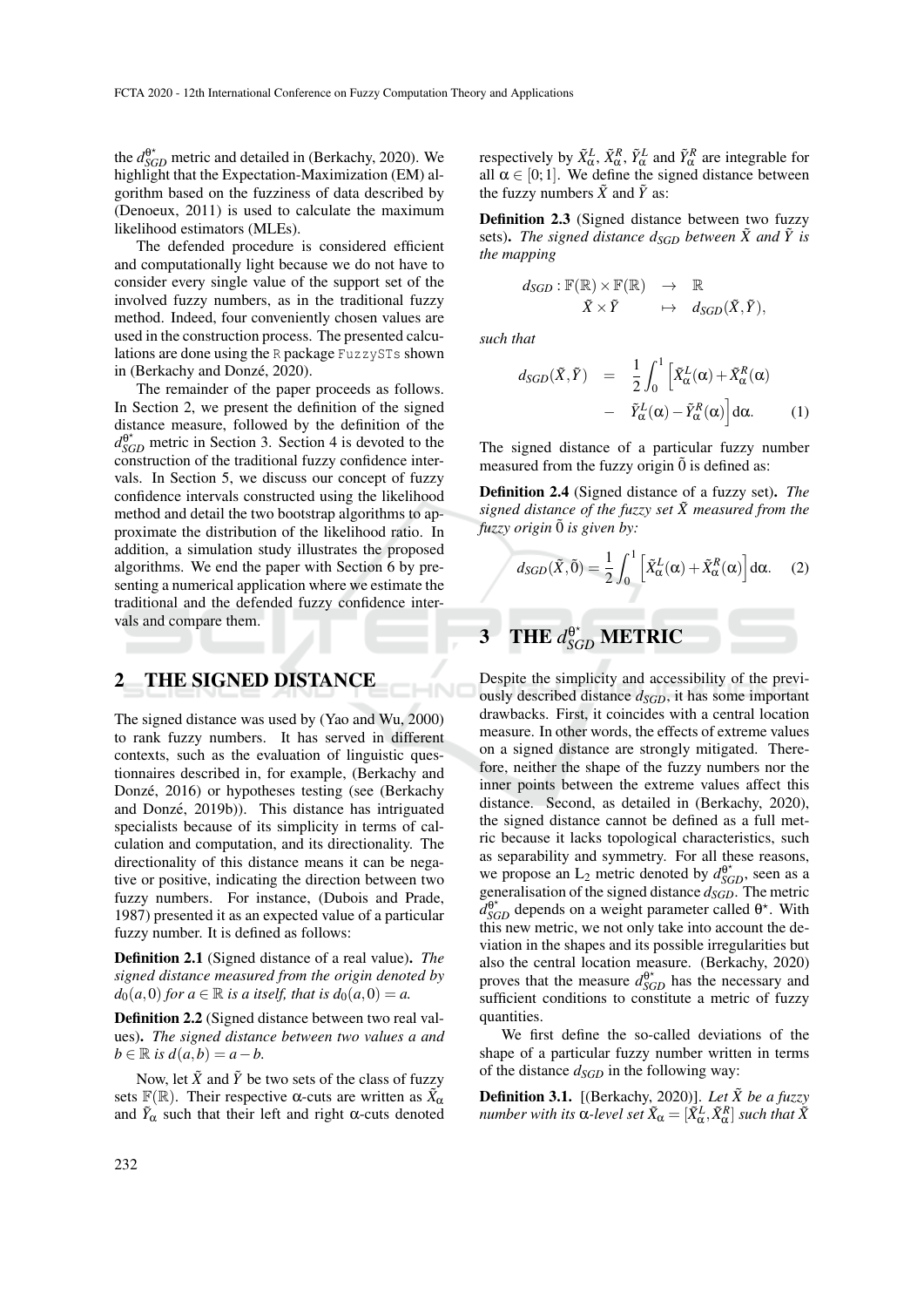∈ F(R)*. The left and right deviations of the shape of*  $\tilde{X}$  *denoted by dev*<sup> $L\tilde{X}$  *and dev*<sup> $R\tilde{X}$  *can be given by:*</sup></sup>

$$
dev^{L}\tilde{X}(\alpha) = d_{SGD}(\tilde{X}, \tilde{0}) - \tilde{X}_{\alpha}^{L},
$$
\n(3)

$$
dev^{R}\tilde{X}(\alpha) = \tilde{X}_{\alpha}^{R} - d_{SGD}(\tilde{X}, \tilde{0}),
$$
\n(4)

*where*  $d_{SGD}(\tilde{X}, \tilde{0})$  *<i>is the signed distance of*  $\tilde{X}$  *measured from the fuzzy origin*  $\ddot{0}$ *.* 

Now consider the following definition of the new metric  $d_{SGD}^{\theta^*}$  as expressed in (Berkachy, 2020).

**Definition 3.2** (The  $d_{SGD}^{\theta^*}$  distance). [(Berkachy, 2020)]. Suppose two fuzzy numbers  $\tilde{X}$  and  $\tilde{Y}$  of the *class of non-empty compact and bounded fuzzy numbers. Let*  $\theta^{\star}$  *be the weight chosen for the modelling of the shape of these fuzzy numbers such that*  $0 \le \theta^{\star} \le 1$ *.* Based on the signed distance between  $\tilde{X}$  and  $\tilde{Y}$  , the  $L_2$ *metric d*<sup>θ</sup> ? *SGD is the mapping*

$$
d_{SGD}^{\theta^{\star}} : \mathbb{F}(\mathbb{R}) \times \mathbb{F}(\mathbb{R}) \rightarrow \mathbb{R}^{+} \tilde{X} \times \tilde{Y} \rightarrow d_{SGD}^{\theta^{\star}}(\tilde{X}, \tilde{Y}),
$$

*such that*

$$
d_{SGD}^{\theta^*}(\tilde{X}, \tilde{Y}) = ((d_{SGD}(\tilde{X}, \tilde{Y}))^2 + \theta^* ((\int_0^1 \max (dev^R \tilde{Y}(\alpha) - dev^L \tilde{X}(\alpha),
$$

$$
dev^R \tilde{X}(\alpha) - dev^L \tilde{Y}(\alpha)) d\alpha)^2 )^{\frac{1}{2}}.
$$
(5)

It is useful to propose the concept of the nearest trapezoidal symmetrical fuzzy number. The intention is to show the direct relationship between the  $d_{SG}^{\theta^*}$ *SGD* metric and the signed distance measure. In the following context, the latter is considered as an optimum. This concept is defined by:

Definition 3.3 (Nearest trapezoidal fuzzy number). [(Berkachy, 2020)]. *The nearest symmetrical trapezoidal fuzzy number*  $\tilde{S}$  written by the quadruple  $\tilde{S}$  =  $[s_0 - 2\varepsilon, s_0 - \varepsilon, s_0 + \varepsilon, s_0 + 2\varepsilon]$  *to a fuzzy number*  $\tilde{X}$ *with respect to the metric*  $d_{SGD}^{\theta^{\star}}$  *is given such that* 

$$
s_0 = d_{SGD}(\tilde{X}, \tilde{0}), \qquad (6)
$$

$$
\varepsilon = \frac{9}{14} d_{SGD}(\tilde{X}, \tilde{0}) - \frac{3}{7} \int_0^1 \tilde{X}_{\alpha}^L (2 - \alpha) d\alpha. (7)
$$

The proof can be found in (Berkachy, 2020). Note that this definition will be used in the upcoming sections to randomly generate samples with respect to the characteristics *s*<sup>0</sup> and ε.

### 4 TRADITIONAL FUZZY CONFIDENCE INTERVALS FOR A PRE-DEFINED PARAMETER

In an epistemic approach, the parameter  $θ$  for which the confidence interval is produced, is considered to be vague. Therefore, getting a fuzzy-type interval is a direct consequence of the fuzziness of the parameter. Fuzzy confidence intervals can be defined using, for example, the (Kruse and Meyer, 1987) approach, and many computation procedures can be derived from this definition. This includes the known approach based on considering a pre-defined distribution. Hereafter, we recall the definition and the construction procedure of a traditional fuzzy confidence interval.

Let us consider a random sample  $X_1, \ldots, X_n$  of size *n*. Suppose this sample to be fuzzy. We denote by  $\tilde{X}_1, \ldots, \tilde{X}_n$  its fuzzy perception. For a given parameter θ, we are interested in testing the following hypotheses:

$$
H_0: \theta = \theta_0
$$
 against  $H_1: \theta \neq \theta_0$ .

One could construct a fuzzy confidence interval for θ to accomplish this task at a particular significance level denoted by δ. Based on a vague sample, we define a two-sided fuzzy confidence interval  $\tilde{\Pi}$  as described in (Kruse and Meyer, 1987).

Definition 4.1 (Fuzzy confidence interval). [(Kruse and Meyer, 1987)]. *We denote by*  $[\pi_1, \pi_2]$  *a symmetrical confidence interval for a particular parameter* θ *at the significance level* δ*. A fuzzy confidence interval* Π˜ *is a convex and normal fuzzy set such that its left and right*  $\alpha$ -*cuts, respectively written by*  $\tilde{\Pi}_{\alpha} = [\tilde{\Pi}_{\alpha}^{\tilde{L}}, \tilde{\Pi}_{\alpha}^R]$ , *are given as follows:*

$$
\tilde{\Pi}_{\alpha}^{L} = \inf \left\{ a \in \mathbb{R} : \exists x_{i} \in (\tilde{X}_{i})_{\alpha}, \forall i = 1, ..., n, \nsuch that \quad \pi_{1}(x_{1}, ..., x_{n}) \leq a \right\}, (8)
$$
\n
$$
\tilde{\Pi}_{\alpha}^{R} = \sup \left\{ a \in \mathbb{R} : \exists x_{i} \in (\tilde{X}_{i})_{\alpha}, \forall i = 1, ..., n, \nsuch that \quad \pi_{2}(x_{1}, ..., x_{n}) \geq a \right\}. (9)
$$

This fuzzy confidence interval is a  $1 - \delta$  confidence one if for a parameter  $θ$ , we have

$$
P(\tilde{\Pi}_{\alpha}^{L} \leq \theta \leq \tilde{\Pi}_{\alpha}^{R}) \geq 1 - \delta, \quad \forall \alpha \in [0; 1]. \tag{10}
$$

In the same way, we could also write a one-sided fuzzy confidence interval as:

Remark 4.1. *The* α*-level sets of a left one-sided fuzzy confidence interval at a confidence level* 1−δ *denoted*  $by \tilde{\Pi}_{\alpha}$  are written as:

$$
\tilde{\Pi}_{\alpha}=[\tilde{\Pi}^L_{\alpha},\infty],
$$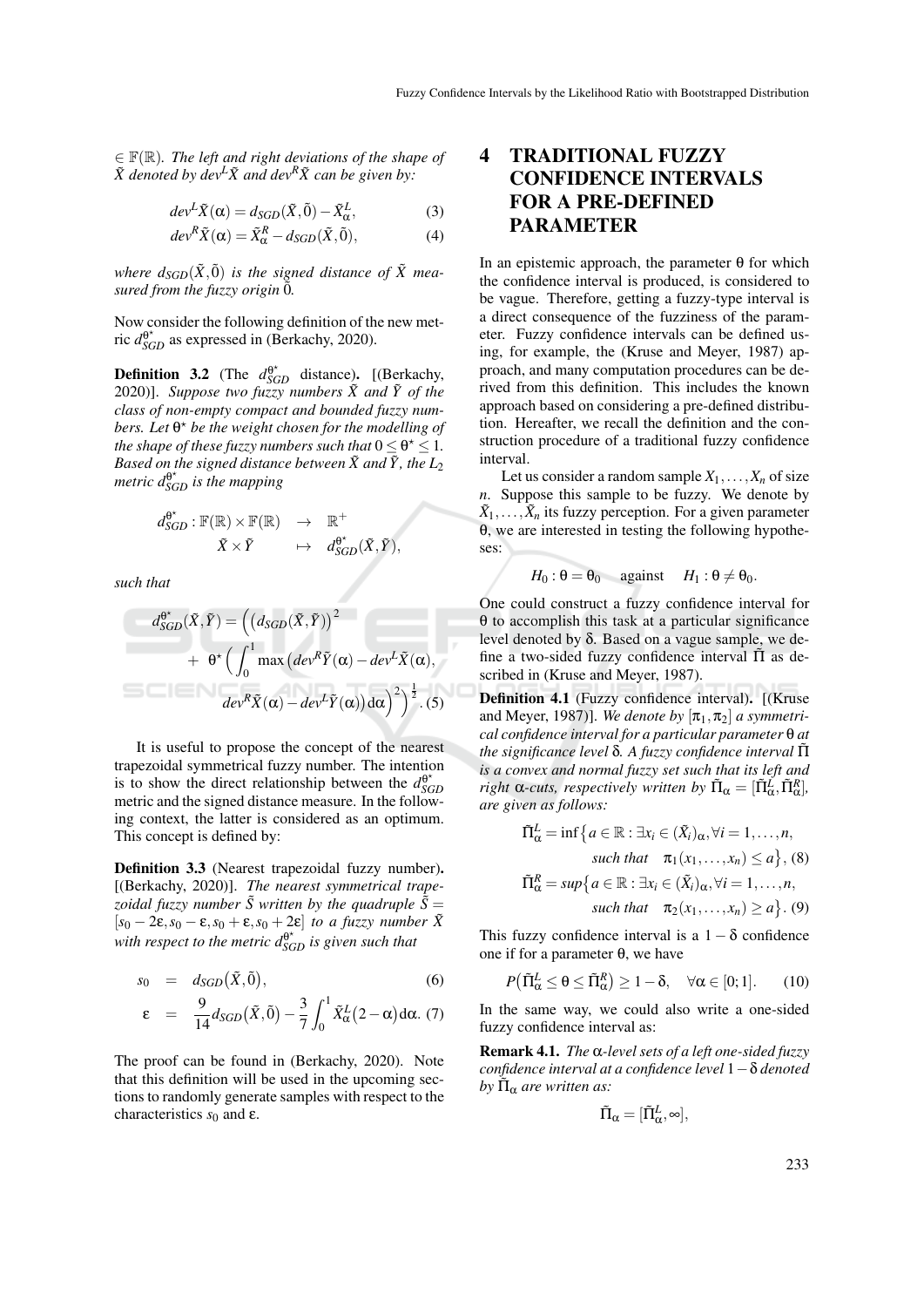FCTA 2020 - 12th International Conference on Fuzzy Computation Theory and Applications

*and the* α*-cuts of a right one-sided one are given by:*

$$
\tilde{\Pi}_{\alpha} = [-\infty, \tilde{\Pi}_{\alpha}^{R}].
$$

By way of example, it is useful to describe the two-sided fuzzy confidence interval for the mean related to the normal distribution. It can be written as follows:

Remark 4.2. *Let X*1,...,*X<sup>n</sup> be a sample of size n drawn from a normal distribution with a known vari*ance and  $\tilde{X}_1, \ldots, \tilde{X}_n$  be the corresponding fuzzy ran*dom variable.*  $\overline{X}$  is the fuzzy sample mean such that its left and right  $\alpha$ -cuts are respectively written as  $(\tilde{X})^L_{\alpha}$ and  $(\tilde{X})_{\alpha}^R.$  The two-sided fuzzy confidence interval for *the mean of this fuzzy sample is written by its* α*-cuts in the following way:*

$$
\tilde{\Pi}_{\alpha} = [\tilde{\Pi}^{L}_{\alpha}, \tilde{\Pi}^{R}_{\alpha}]
$$
\n
$$
= [(\overline{\tilde{X}})^{L}_{\alpha} - u_{1-\frac{\delta}{2}} \frac{\sigma}{\sqrt{n}}, (\overline{\tilde{X}})^{R}_{\alpha} + u_{1-\frac{\delta}{2}} \frac{\sigma}{\sqrt{n}}], (11)
$$

*where* **σ** *is the standard deviation and u*<sub>1−</sub><sup>§</sup> *is the* 1− δ 2 *ordered quantile taken from the standard normal distribution.*

## 5 FUZZY CONFIDENCE INTERVALS BY THE LIKELIHOOD METHOD

Fuzzy confidence intervals suit the statistical inference very well. Following Definition 4.1, constructing a confidence interval for a particular parameter depends on a specific distribution. We therefore present a generalisation of the previous construction and give a practical tool to estimate a fuzzy confidence interval. In classical statistical theory, this task can be done using the so-called "likelihood ratio" method. For fuzzy contexts, we proposed in (Berkachy and Donzé, 2019a) a new approach to constructing fuzzy confidence intervals based on the concept of the likelihood ratio, conveniently considering the fuzziness contained in the variables. Note that the likelihood ratio has been used several times in fuzzy environments such as in (Gil and Casals, 1988) for hypotheses testing.

Let us recall the definition of the likelihood function in classical theory.

Definition 5.1 (Likelihood function). *Consider X<sup>i</sup> ,*  $i = 1, \ldots, n$  to be a sequence of random variables in*dependent identically distributed (i.i.d). Let*  $x_i$ *, i =* 1,...,*n be their corresponding realisations. We denote by*  $f(x_i; \underline{\theta})$  *the probability density function (pdf)* 

*of the variable*  $X_i$ *. Consider*  $\underline{\Theta}$  *to be a vector of unknown parameters in the parameter space* Θ*. We define the likelihood function*  $L(\theta; x_i)$  *by:* 

$$
L(\underline{\theta};x_i) = f(x_i; \underline{\theta}). \tag{12}
$$

In this case, the expression  $f(x_i; \theta)$  is called the likelihood function because it is now on a function of the vector of parameters  $\underline{\Theta}$  rather than  $x_i$ .

Now assume that the variable  $X_i$  is fuzzy, and consider its fuzzy perception. In other words, the fuzzy random variable (FRV)  $\tilde{X}_i$  is such that its corresponding fuzzy realisation  $\tilde{x}_i$  is associated with a measurable membership function written as  $\mu_{\tilde{x}_i}$  in the sense of Borel, i.e.  $\mu_{\tilde{x}_i}: x \to [0; 1]$ . Following the probability notions defined by (Zadeh, 1968), we could then expose the likelihood function described in the fuzzy context as:

Definition 5.2 (Likelihood function of a fuzzy observation). *Consider* θ˜ *to be a vector of fuzzy parameters in the parameter space* Θ*. For a single fuzzy observation x*˜*<sup>i</sup> , the likelihood function can be expressed by:*

$$
L(\tilde{\underline{\theta}};\tilde{x}_i) = P(\tilde{x}_i;\tilde{\underline{\theta}}) = \int_{\mathbb{R}} \mu_{\tilde{x}_i}(x) f(x;\tilde{\underline{\theta}}) dx.
$$
 (13)

This probability can also be expressed using the  $\alpha$ cuts of the involved fuzzy numbers.

Now we consider the fuzzy sample  $\tilde{x}$  composed of all the fuzzy realisations  $\tilde{x}_i$  of the fuzzy random variable  $\tilde{X}_i$ . We can express the likelihood function  $L(\underline{\theta}; \underline{\tilde{x}})$  by: **I PUBLICATIONS** 

$$
L(\underline{\tilde{\theta}};\tilde{x}) = P(\tilde{x};\underline{\tilde{\theta}})
$$
  
\n
$$
= \int_{\mathbb{R}} \mu_{\tilde{x}_1}(x) f(x; \underline{\tilde{\theta}}) dx \cdot \dots \cdot \int_{\mathbb{R}} \mu_{\tilde{x}_n}(x) f(x; \underline{\tilde{\theta}}) dx
$$
  
\n
$$
= \prod_{i=1}^n \int_{\mathbb{R}} \mu_{\tilde{x}_i}(x) f(x; \underline{\tilde{\theta}}) dx.
$$
 (14)

We conclude that the log-likelihood function written as  $l(\tilde{\theta}; \tilde{x})$  can be given as follows:

$$
l(\underline{\tilde{\theta}}; \underline{\tilde{x}}) = \log L(\underline{\tilde{\theta}}; \underline{\tilde{x}})
$$
  
=  $\log \int_{\mathbb{R}} \mu_{\tilde{x}_1}(x) f(x; \underline{\tilde{\theta}}) dx + ...$   
+  $\log \int_{\mathbb{R}} \mu_{\tilde{x}_n}(x) f(x; \underline{\tilde{\theta}}) dx.$  (15)

We call  $\hat{\hat{\theta}}$  a maximum likelihood estimator (MLE) of the fuzzy parameter  $\tilde{\theta}$ . The likelihood ratio is given by:

$$
\frac{L(\underline{\tilde{\theta}};\underline{\tilde{x}})}{L(\underline{\hat{\theta}};\underline{\tilde{x}})},
$$

such that  $L(\underline{\tilde{\theta}}; \tilde{x})$  is the likelihood function related to the fuzzy parameter  $\tilde{\theta}$ , and  $L(\hat{\theta}; \tilde{x})$  is the likelihood function depending on the estimator  $\hat{a}$  with  $L(\hat{a}; \tilde{x}) \neq$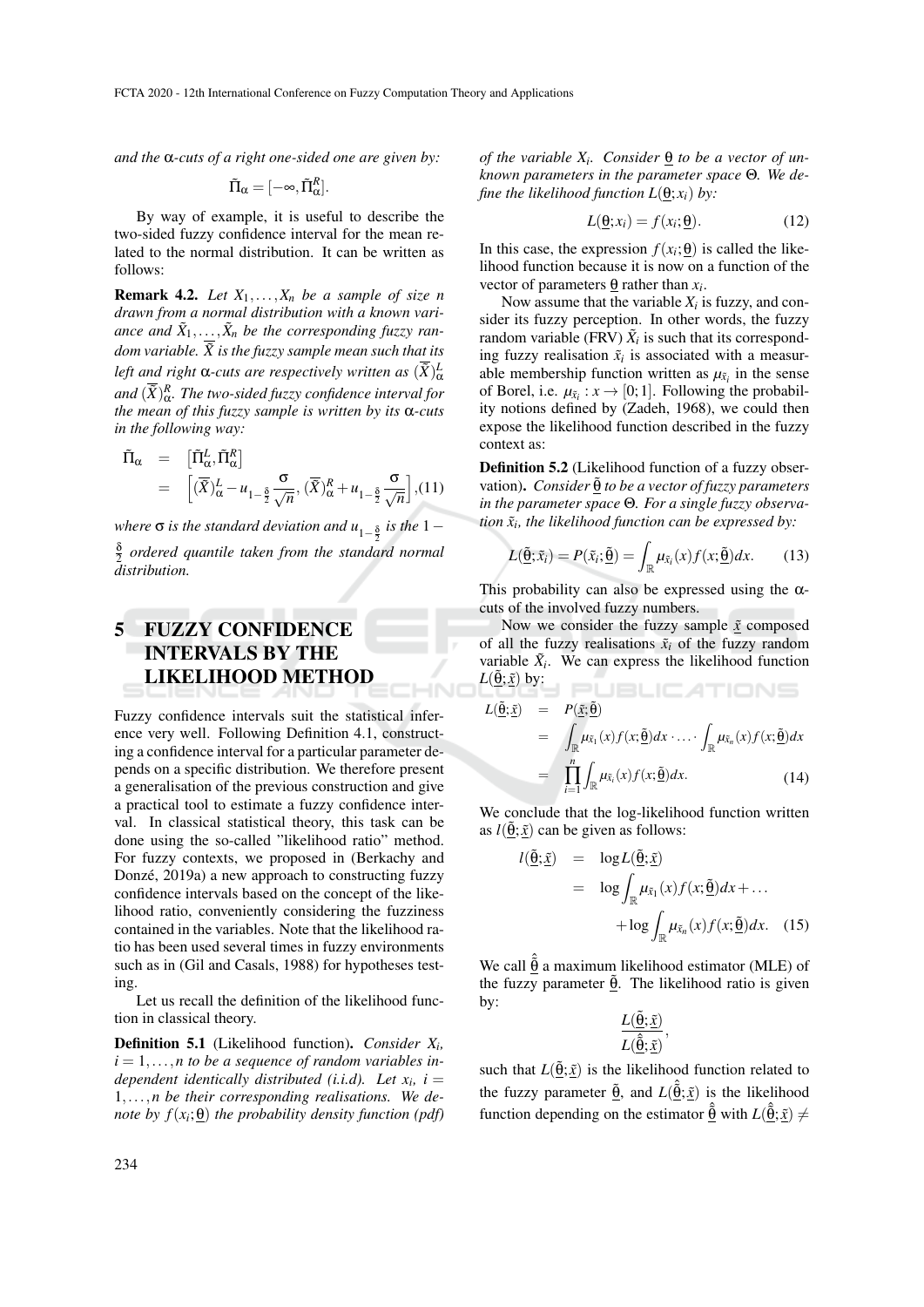0 and finite. It is important in this case to write the logarithm of this ratio. This latter is nothing but the difference between the log-likelihood functions evaluated at  $\hat{\hat{\theta}}$  and at  $\tilde{\theta}$ . Let us then write the statistic *LR* given by:

$$
LR = -2\log\frac{L(\tilde{\underline{\theta}};\tilde{\underline{x}})}{L(\hat{\underline{\theta}};\tilde{\underline{x}})} = 2\left[l(\hat{\underline{\theta}};\tilde{\underline{x}}) - l(\tilde{\underline{\theta}};\tilde{\underline{x}})\right],\quad(16)
$$

such that  $L(\hat{\theta}; \tilde{\underline{x}}) \neq 0$ ,  $L(\tilde{\theta}; \tilde{\underline{x}}) \neq 0$  and are both finite. Under classical statistical assumptions, the ratio LR is known to be asymptotically  $\chi^2$ -distributed with a particular number of degrees of freedom. Fuzzy statistical theories do not have any clear indication if this asymptotical property can also be proved for the considered contexts. For this reason, in Section 5.2 we propose a methodology to solve this problem using bootstrap techniques.

Recall that our purpose in constructing a  $100(1−$ δ)% confidence interval is to find every value of  $\tilde{\theta}$  for which we reject or we do not reject the null hypothesis. To construct the required  $100(1-\delta)\%$  fuzzy confidence interval, let  $\eta$  be the  $(1 - \delta)$ -quantile of the distribution of LR. The confidence interval can then be given by:

$$
2\left[l(\hat{\tilde{\theta}};\underline{\tilde{x}}) - l(\tilde{\theta};\underline{\tilde{x}})\right] \leq \eta.
$$
 (17)

It can equivalently be given by

$$
l(\tilde{\theta}; \tilde{\underline{x}}) \ge l(\hat{\tilde{\theta}}; \tilde{\underline{x}}) - \frac{\eta}{2}.
$$
 (18)

This latter can be explained as the interval composed of all the possible values of  $\tilde{\theta}$  for which the loglikelihood maximum varies by no more than  $\frac{\eta}{2}$ . We add that depending on LR, the constructed fuzzy confidence interval  $\tilde{\Pi}_{LR}$  given by its left and right α-cuts  $[(\tilde{\Pi}_{LR})^L_{\alpha}; (\tilde{\Pi}_{LR})^R_{\alpha}]$  has to insure the following equation

$$
P\left((\tilde{\Pi}_{LR})_{\alpha}^L \leq \theta \leq (\tilde{\Pi}_{LR})_{\alpha}^R\right) \geq 1 - \delta, \ \forall \alpha \in [0;1] \ (19)
$$

for every value of the parameter θ. Therefore, we propose the construction of fuzzy confidence intervals using the following procedure.

#### 5.1 Procedure

Our idea is to revisit the methodology of constructing fuzzy confidence intervals using the likelihood ratio. In our case, the data set is considered to be imprecise. The log-likelihood becomes a function of fuzzy information. Recall that the parameter is considered to be fuzzy. It is then natural to see that the needed MLE estimator has to be fuzzy nature-based. Consequently, assume that the calculated crisp MLE estimator is modelled by a convenient fuzzy number.

Accordingly, the support set of this fuzzy number is a set of crisp elements. Considering every element of this set in the calculation process of the log-likelihood function is computationally tedious. For this reason, we propose choosing specific values leading to the calculation of the so-called threshold points. The intersection between these threshold points and the loglikelihood curve will be particularly interesting for us in the process of calculating the fuzzy confidence interval.

To develop this idea, let us first expose the socalled standardising function. It is deliberately proposed to preserve the [0; 1]-interval identity as a basic property of  $\alpha$ -level sets. It is given by:

Definition 5.3 (Standardising function). [(Berkachy, 2020)]. Let  $θ$  *be a fuzzy number with its membership function*  $\mu_{\tilde{\theta}}$  *and*  $\theta \in supp(\tilde{\theta})$ *. The standardising function Istand is:*

$$
I_{stand}: \mathbb{R} \rightarrow \mathbb{R}
$$
  

$$
l(\theta, \underline{\tilde{x}}) \mapsto I_{stand}(l(\theta, \underline{\tilde{x}})) = \frac{l(\theta, \underline{\tilde{x}}) - I_a}{I_b - I_a},
$$

*where I<sup>a</sup> and I<sup>b</sup> are arbitrary real values such that*  $I_a \leq l(\theta, \tilde{x}) \leq I_b$  *and*  $I_a \neq I_b$ *. We have that*  $I_{stand}(l(\theta, \underline{\tilde{x}}))$  is bounded and  $0 \leq I_{stand}(l(\theta, \underline{\tilde{x}})) \leq 1$ .

The different steps of the calculation procedure can now be given as follows:

- 1. Consider a fuzzy parameter  $\tilde{\theta}$ . We first have to calculate the log-likelihood function  $l(\tilde{\theta}; \tilde{x})$  described in Equation 16.
- 2. Next, from the support and the core sets defining the fuzzy number modelling the MLE estimator composed of an infinity of values, we choose the lower and upper bounds only. In this way, we reduce the number of considered elements to four, and we denote them by *p*, *q*, *r* and *s*, such that  $p \le q \le r \le s$ . Consider supp $(\hat{\tilde{\theta}})$  and core $(\hat{\tilde{\theta}})$  to be the support and the core sets of  $\hat{\hat{\theta}}$ , respectively. The four values *p*, *q*, *r* and *s* are given by:

$$
p = \min(\text{supp}(\hat{\theta})); \quad q = \min(\text{core}(\hat{\theta})); \quad (20)
$$

$$
r = \max(\text{core}(\hat{\hat{\theta}}))
$$
 and  $s = \max(\text{supp}(\hat{\hat{\theta}})).$  (21)

We know that the fuzzy parameter is bounded and the sets supp $(\hat{\hat{\theta}})$  and core $(\hat{\hat{\theta}})$  are not empty. It is then clear that the four values *p*, *q*, *r* and *s* always exist. We mention that this choice of elements is somehow evident specifically for the case of a symmetrical probability function because the left and right-hand sides of a log-likelihood function are monotonic and continuous.

3. Next, we estimate η. We propose to use the bootstrap technique developed in the next section.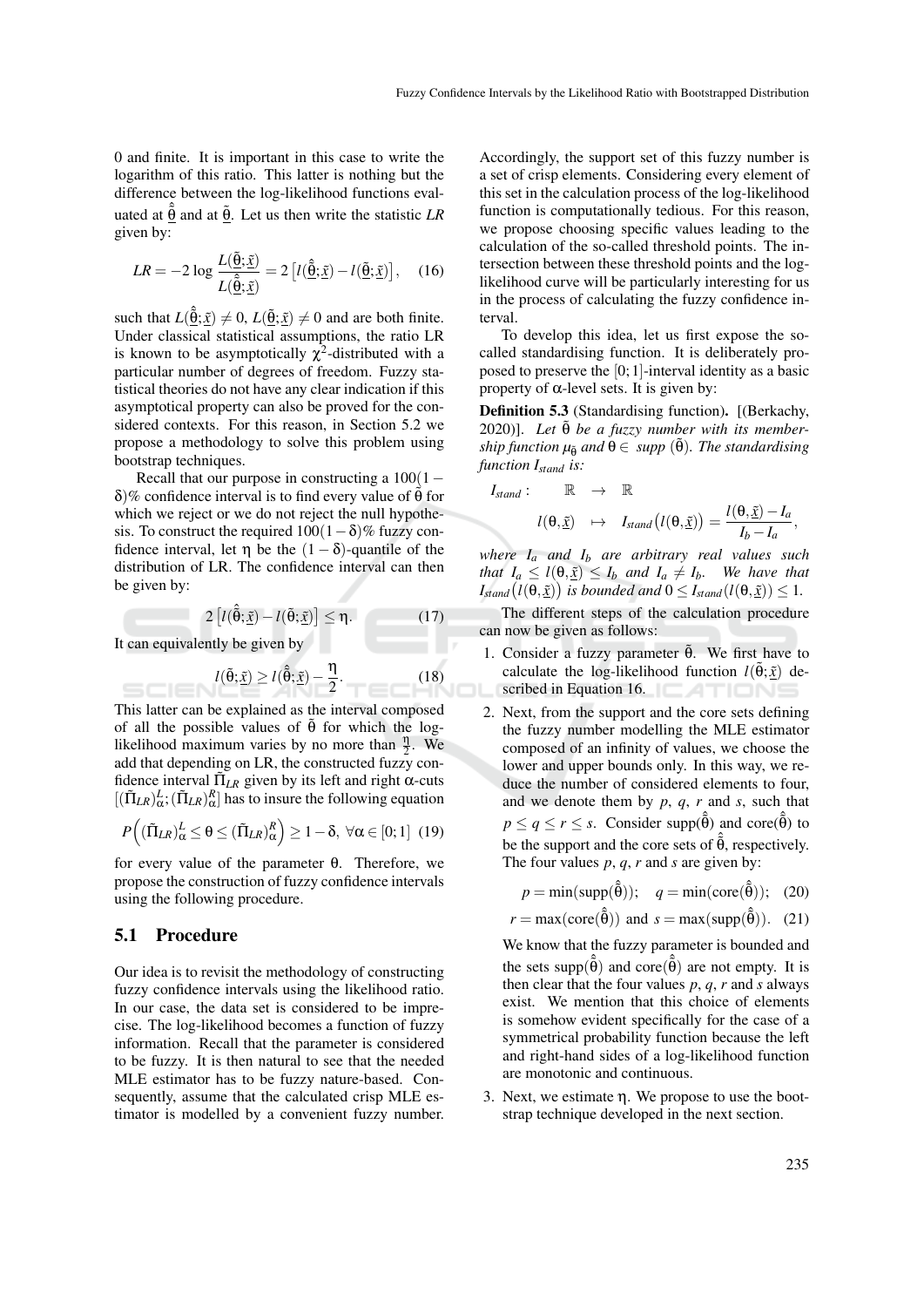4. Once the parameter  $\eta$  is estimated, we calculate the threshold values denoted by  $I_1$ ,  $I_2$ ,  $I_3$  and  $I_4$ corresponding respectively to the chosen values *p*, *q*, *r* and *s*. Thus, we affect  $\theta$  by each of the four values on the right-hand side of Equation 19. They are then written in the following manner:

$$
I_1 = l(p; \underline{\tilde{x}}) - \frac{\eta}{2}; \quad I_2 = l(q; \underline{\tilde{x}}) - \frac{\eta}{2}; \quad (22)
$$
  

$$
I_3 = l(r; \underline{\tilde{x}}) - \frac{\eta}{2} \text{ and } I_4 = l(s; \underline{\tilde{x}}) - \frac{\eta}{2}. (23)
$$

5. Next, we denote by  $I_{\text{min}}$  and  $I_{\text{max}}$  the minimum and maximum thresholds given by:

$$
I_{\min} = \min(I_1, I_2, I_3, I_4), \quad (24)
$$

and 
$$
I_{\text{max}}
$$
 = max $(I_1, I_2, I_3, I_4)$ . (25)

It is important to find  $I_{\text{min}}$  and  $I_{\text{max}}$  and include them in the calculation process in order to cover the entirety of the interval of the possible values verifying Equation 19.

6. We are now interested in finding the intersection between the log-likelihood function and the threshold values  $I_1$ ,  $I_2$ ,  $I_3$  and  $I_4$ . Let  $\theta_1^{\star L}$ ,  $\theta_2^{\star L}$ ,  $\theta_3^{\star L}, \theta_4^{\star L}$  and  $\theta_1^{\star R}, \theta_2^{\star R}, \theta_3^{\star R}, \theta_4^{\star R}$  be the intersection abscisses. The letters "L" and "R" refer to the left and right sides of a given entity. The abscisses can be calculated by solving the following equations:

$$
l^{L}(\theta_{1}^{*L}; \tilde{\mathbf{x}}) = I_{1} \text{ and } l^{R}(\theta_{1}^{*R}; \tilde{\mathbf{x}}) = I_{1}, (26)
$$
  
\n
$$
l^{L}(\theta_{2}^{*L}; \tilde{\mathbf{x}}) = I_{2} \text{ and } l^{R}(\theta_{2}^{*R}; \tilde{\mathbf{x}}) = I_{2}, (27)
$$
  
\n
$$
l^{L}(\theta_{3}^{*L}; \tilde{\mathbf{x}}) = I_{3} \text{ and } l^{R}(\theta_{3}^{*R}; \tilde{\mathbf{x}}) = I_{3}, (28)
$$
  
\n
$$
l^{L}(\theta_{4}^{*L}; \tilde{\mathbf{x}}) = I_{4} \text{ and } l^{R}(\theta_{4}^{*R}; \tilde{\mathbf{x}}) = I_{4}. (29)
$$

JC

7. We then find the minimum and maximum left intersection abscisses written as

$$
\theta_{\text{inf}}^{\star L} = \text{inf}(\theta_1^{\star L}, \theta_2^{\star L}, \theta_3^{\star L}, \theta_4^{\star L}), \quad (30)
$$
  
and  $\theta_{\text{sup}}^{\star L} = \text{sup}(\theta_1^{\star L}, \theta_2^{\star L}, \theta_3^{\star L}, \theta_4^{\star L}). \quad (31)$ 

The minimum and maximum right intersection abscisses are analogously given by:

$$
\theta_{\text{inf}}^{\star R} = \text{inf}(\theta_1^{\star R}, \theta_2^{\star R}, \theta_3^{\star R}, \theta_4^{\star R}), \quad (32)
$$

and 
$$
\theta_{\text{sup}}^{\star R}
$$
 =  $\text{sup}(\theta_1^{\star R}, \theta_2^{\star R}, \theta_3^{\star R}, \theta_4^{\star R})$ . (33)

Note that these left and right side intersection abscisses are single and real values.

8. These intersection abscisses and the previously calculated entities are consequently used to construct the  $\alpha$ -cuts of the fuzzy confidence interval using the likelihood ratio method  $\tilde{\Pi}_{LR}$ . We propose to write the left and right α-cuts  $(\tilde{\Pi}_{LR})_{\alpha} =$ 

$$
[(\tilde{\Pi}_{LR})_{\alpha}^{L}; (\tilde{\Pi}_{LR})_{\alpha}^{R}] \text{ as follows:}
$$

$$
(\tilde{\Pi}_{LR})_{\alpha}^{L} = \left\{\theta \in \mathbb{R} \mid \theta_{\text{inf}}^{\star L} \leq \theta \leq \theta_{\text{sup}}^{\star L} \text{ and}
$$

$$
\alpha = I_{stand}(l(\theta, \tilde{\underline{x}})) = \frac{l(\theta, \tilde{\underline{x}}) - I_{\text{min}}}{I_{\text{max}} - I_{\text{min}}} \right\}, (34)
$$

$$
(\tilde{\Pi}_{LR})_{\alpha}^{R} = \left\{\theta \in \mathbb{R} \mid \theta_{\text{inf}}^{\star R} \leq \theta \leq \theta_{\text{sup}}^{\star R} \text{ and}
$$

$$
\alpha = I_{stand}(l(\theta, \tilde{\underline{x}})) = \frac{l(\theta, \tilde{\underline{x}}) - I_{\text{min}}}{I_{\text{max}} - I_{\text{min}}} \right\}. (35)
$$

We add that we are able to prove that the fuzzy confidence interval  $\tilde{\Pi}_{LR}$  previously described verifies Definition 4.1. In addition, it can be proved that regarding the coverage rate, Equation 20 holds from a theoretical point of view. The complete proofs of both assumptions can be found in (Berkachy, 2020).

## 5.2 Bootstrap Technique for the Approximation of the Likelihood Ratio and Its Distribution

(Efron, 1979) formally proposed the bootstrap technique to empirically estimate a particular sampling distribution using some observed data. Based on a random primary sample drawn from an unknown distribution, his method seeks to draw a large number of samples and thus construct a so-called bootstrap distribution of the statistic of interest. This technique aims to ensure the estimation of such distributions using random-based procedures. It has also been thought in the fuzzy environment. For example, the bootstrap technique was used in the hypotheses testing procedure for the mean of fuzzy random variables as discussed in (Gonzalez-Rodriguez et al., 2006). (Montenegro et al., 2004) stated that a bootstrap methodology is considered to be computationally lighter than asymptotic designs, for example.

For our fuzzy context, our idea is to empirically estimate the distribution of the likelihood ratio LR shown in Equation 17—the difference of the log-likelihood function evaluated at  $\hat{\theta}$  compared to the one evaluated at  $\tilde{\theta}$ . We propose the following two approaches to construct the bootstrap imprecise samples.

• The first approach is based on simply generating with replacement a number *D* of bootstrap samples. For each sample, we calculate the needed deviance. The corresponding algorithm is as follows: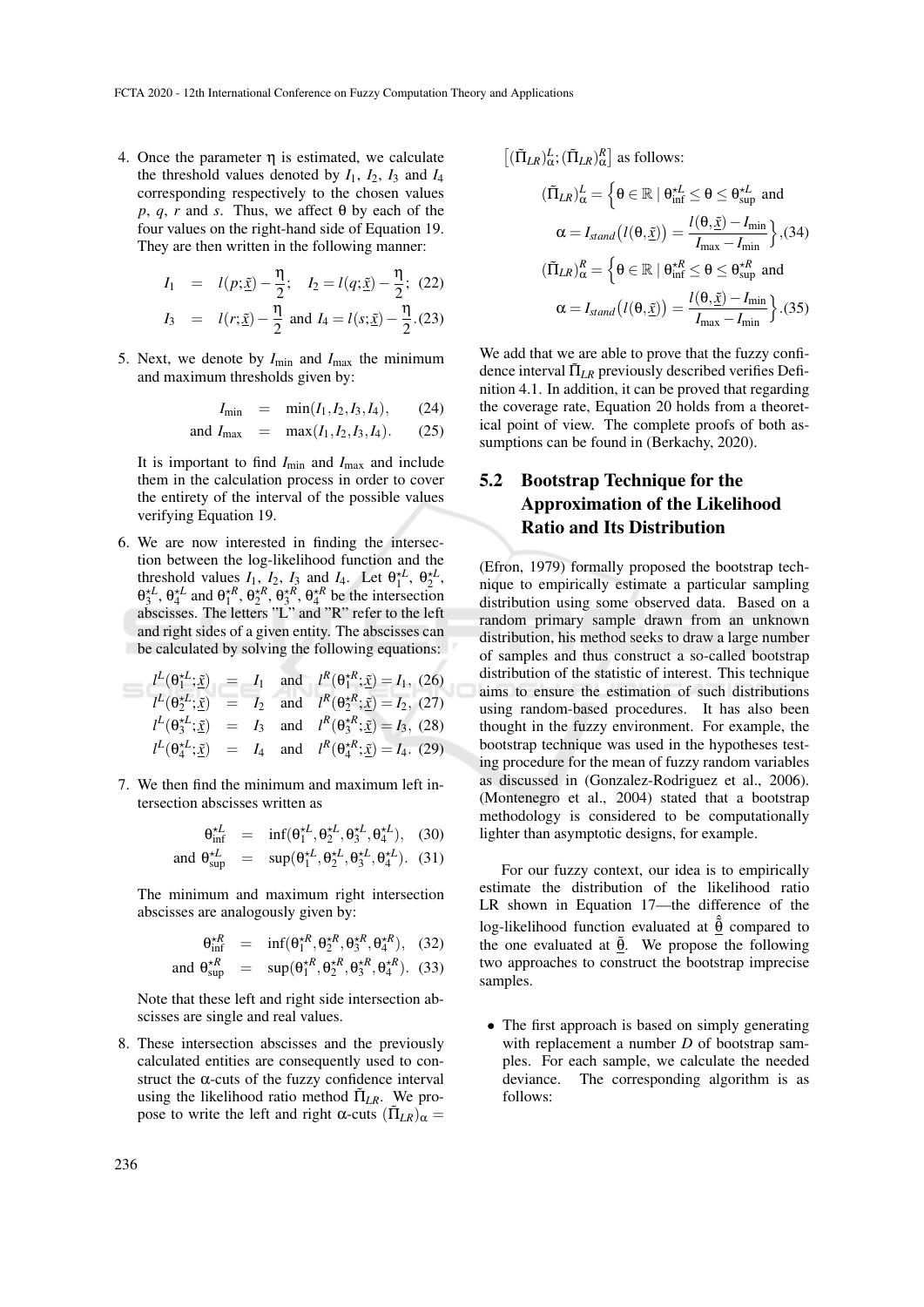#### Algorithm 1:

- 1. Consider a particular estimator  $\hat{a}$ . Based on the primary fuzzy sample, compute the value of the deviance  $2 \left[ l(\hat{\underline{\theta}}; \underline{\tilde{x}}) - l(\underline{\tilde{\theta}}; \underline{\tilde{x}}) \right]$ .
- 2. From the original data set, construct a bootstrap data set by drawing randomly with replacement a set of observations.
- 3. Calculate the bootstrapped deviance  $2\left[l(\hat{\vec{\theta}};\tilde{x})-\right]$  $l(\underline{\tilde{\theta}};\underline{\tilde{x}})\big]^{boot}.$
- 4. Recursively repeat the Steps 2 and 3 a large number *D* of times. The aim is to construct the bootstrapped distribution composed of *D* values.
- 5. Find η, the  $(1-\delta)$ -quantile of the bootstrapped distribution of the *LR*.
- The second approach is to generate *D* samples by preserving the location and dispersion characteristics  $s_0$  and  $\varepsilon$ , respectively, of the nearest symmetrical trapezoidal fuzzy numbers. These fuzzy numbers are calculated based on the primary data set as seen in Proposition 3.3. Algorithm 2 using the characteristics  $(s_0, \varepsilon)$  is given by:

#### Algorithm 2:

- 1. For each observation of the primary sample, calculate the set of characteristics  $(s_0, \varepsilon)$ .
- 2. From the calculated set of characteristics  $(s_0, \varepsilon)$ related to the initial data set, randomly draw with replacement and with equal probabilities a set of characteristics  $(s_0, \varepsilon)$ . Based on this set, construct a bootstrap sample.
- 3. For each bootstrap sample, calculate the deviance  $2\left[l(\hat{\underline{\theta}};\underline{\tilde{x}}) - l(\underline{\tilde{\theta}};\underline{\tilde{x}})\right]^{boot}$ .
- 4. Recursively repeat the Steps 2 and 3 a large number *D* of times. The aim is to construct the bootstrapped distribution composed of *D* values.
- 5. Find η, the  $(1-\delta)$ -quantile of the bootstrapped distribution of LR.

For our approach, it is crucial to calculate a maximum likelihood estimator. The fuzzy EM algorithm can be adopted as seen in (Denoeux, 2011). However, a drawback of this specific algorithm is that it produces a crisp estimator instead of a fuzzy one. Because we lack of methods for obtaining a fuzzy maximum likelihood estimator in such contexts, we propose modelling the calculated EM crisp-based esti-

mator using a triangular fuzzy number. This crisp element will serve as the core of the required fuzzy number. Regarding its shape, we propose to use symmetrical triangles as a first step in reducing as much as possible the complexity that could be due to the choice of shapes. The R package EM.Fuzzy described in (Parchami, 2018) can be used to find the crisp estimators using the EM algorithm.

Finally, note that in practical settings the proposed detailed procedure and calculations can be easily computed using our R package FuzzySTs described in (Berkachy and Donzé, 2020) and developed for application purposes.

#### 5.3 Simulation Study

Next, we propose a simulation study illustrating the use of the presented bootstrap algorithms in the process of calculating fuzzy confidence intervals. We randomly generate data sets from different characteristics and different sample sizes. Consider data sets composed of  $N = 50$ , 100 and 500 observations and taken from a normal distribution  $N(5,1)$ . To simplify the situation, we model the observations of our data sets by triangular symmetrical fuzzy numbers with a support set of spread 2.

We calculate the fuzzy confidence intervals using the likelihood ratio method for the theoretical mean of the generated data sets at the confidence level  $1-\delta = 1-0.05$ . Therefore, we have to estimate the bootstrapped quantile η. This is done for each data set using Algorithms 1 and 2 proposed in Section 5.2. In our previous studies, we remarked that the number of iterations did not really influence the outcome of the calculations. Therefore, we consider the case of  $D = 1000$  iterations for all our calculations. However, the fuzzy EM algorithm for calculating EM estimators leads to crisp estimators instead of fuzzy ones. For this reason, we assume the following two ways of modelling the MLE estimator:

- the first way is by using a triangular symmetrical fuzzy number of spread 2;
- the second way is by using a triangular symmetrical fuzzy number of spread 1.

One of our interests is to investigate the influence of the intentionally chosen degree of fuzziness of these estimators on the characteristics of the constructed fuzzy confidence intervals. Note that we will additionally use the fuzzy sample mean as a fuzzy estimor for the sake of comparison.

Table 1 shows the 95%-quantiles of the bootstrapped distribution of the likelihood ratio LR for the cases of 50, 100 and 500 sample sizes. From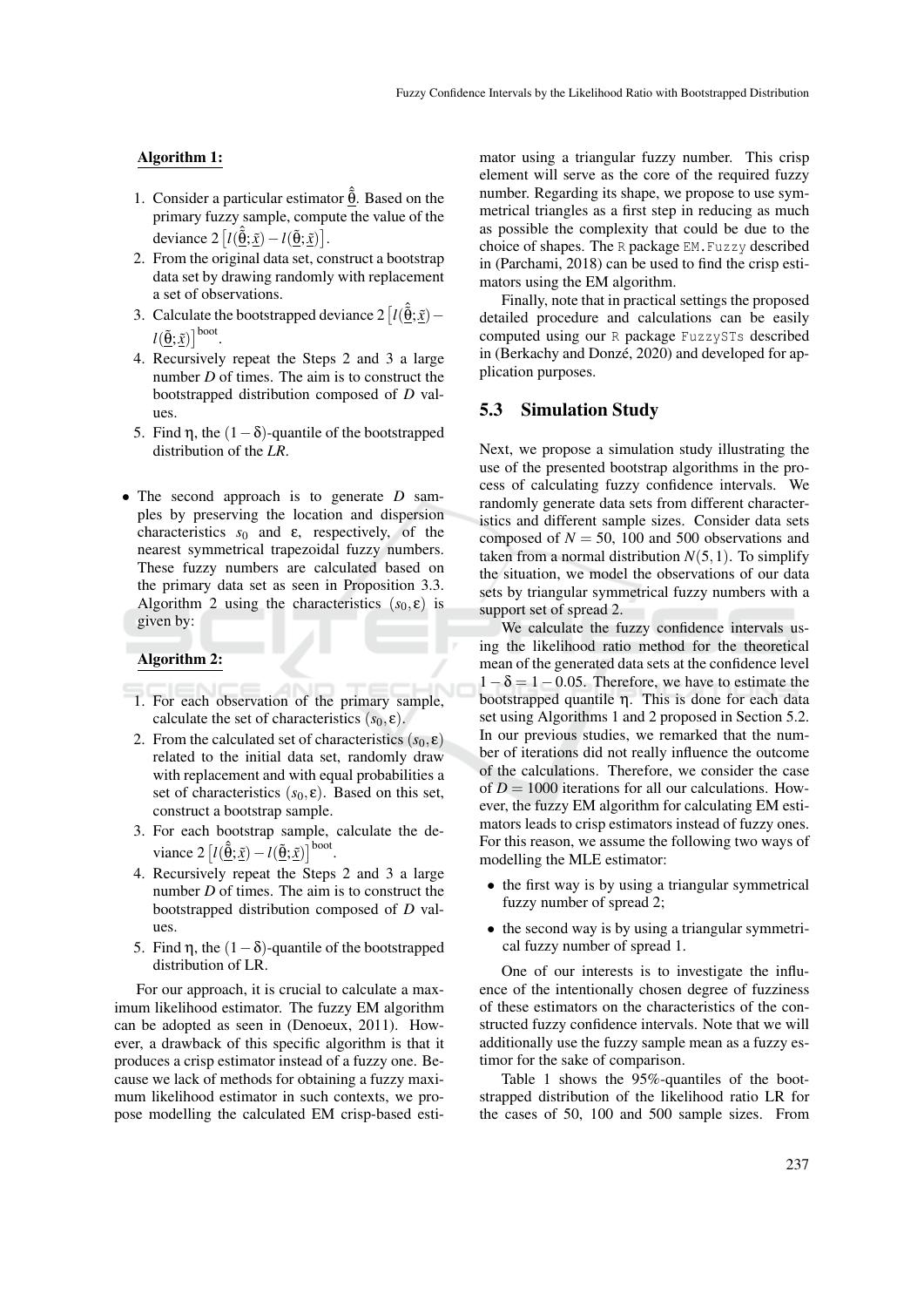this table, we can briefly remark that the quantiles depending on the sample sizes and/or the algorithm chosen are somehow close. Furthermore, it is clear that greater fuzziness, that is modelling the MLE estimator using a fuzzy number with spread 2, leads to a greater quantile compared to the case where the modelling fuzzy number is less fuzzy, that is, modelling the MLE estimator by a fuzzy number with spread 1.

Table 1: The 95%-quantiles of the bootstrapped distribution of LR - Case of a data set taken from a normal distribution  $N(5,1)$  modelled using triangular symmetrical fuzzy numbers at 1000 iterations.

| Algorithm 1                  |        |           |           |  |  |
|------------------------------|--------|-----------|-----------|--|--|
| Sample size                  | $N=50$ | $N = 100$ | $N = 500$ |  |  |
| Bootstrap quantile using     | 1.990  | 2.038     | 2.342     |  |  |
| the sample mean              |        |           |           |  |  |
| Bootstrap quantile using the | 1.809  | 1.927     | 2.181     |  |  |
| MLE estimator (Spread 2)     |        |           |           |  |  |
| Bootstrap quantile using the | 1.523  | 1.626     | 1.825     |  |  |
| MLE estimator (Spread 1)     |        |           |           |  |  |
| Algorithm 2                  |        |           |           |  |  |
|                              |        |           |           |  |  |
| Sample size                  | $N=50$ | $N=100$   | $N = 500$ |  |  |
| Bootstrap quantile using     | 1.802  | 1.845     | 2.118     |  |  |
| the sample mean              |        |           |           |  |  |
| Bootstrap quantile using the | 1.854  | 1.971     | 2.201     |  |  |
| MLE estimator (Spread 2)     |        |           |           |  |  |
| Bootstrap quantile using the | 1.563  | 1.671     | 1.864     |  |  |
| MLE estimator (Spread 1)     |        |           |           |  |  |

Based on the boostrapped quantiles shown in Table 1, we now calculate the fuzzy confidence intervals using the likelihood method following the instructions given in Section 5.1. Note that for the construction of confidence intervals, we will develop the case with  $N = 500$  observations only. Table 2 gives the lower and upper bounds of the support and the core sets of the calculated fuzzy confidence intervals.

Let us first look at the influence of the choice of the bootstrap algorithm on the constructed confidence intervals. From Table 2, it is clear that no notable differences exist between the support and the core sets obtained by both algorithms. We can conclude that the choice of algorithms has no evident effect on the outcome of the approach. Therefore, although the design of both algorithms is different relative to points 1 and 2, similar results are depicted. Obviously, the small fluctuations in the bootstrapped quantiles given in Table 1 did not drastically influence the outcome of our approach.

Contrarily, regarding the fuzziness chosen for modelling the MLE estimator, we can clearly see a difference in the support sets of the calculated fuzzy confidence intervals. In fact, less fuzziness in the fuzzy number modelling the MLE estimator leads to

a smaller support set of the obtained confidence interval. By way of example for Algorithm 1, the fuzzy confidence interval for the MLE estimator with spread 1 has a smaller support set (i.e. [4.303; 5.685]) than the fuzzy confidence interval for the MLE estimator with spread 2 (i.e. [3.804; 6.184]). Consequently, because the degree of fuzziness of the estimator directly affects the constructed fuzzy confidence interval, it is very important to carefully model this MLE estimator.

Next, we compare the constructed bootstrap fuzzy confidence intervals to the traditional fuzzy confidence interval  $\tilde{\Pi}$  given by the trapezoidal fuzzy number  $\tilde{\Pi} = (3.907, 4.907, 5.080, 6.080)$ , as shown in Section 4. We can see that the bootstrap fuzzy confidence interval using the MLE estimators results in slightly larger core sets, while the characteristics of the obtained support sets differ between the cases depending on the degree of fuzziness of the MLE estimator. In this context, we add that once we use the fuzzy sample mean as an estimator in the calculation process, we get a fuzzy confidence interval for which the support and the core sets are tighter than the ones of the traditional fuzzy confidence interval  $\Pi$ .

Table 2: The fuzzy confidence interval by the likelihood ratio at the 95% significance level - Case of 500 observations taken from a normal distribution  $N(5,1)$  modelled by triangular symmetrical fuzzy numbers.

| <b>Algorithm 1</b>   |                    |              |          |              |  |
|----------------------|--------------------|--------------|----------|--------------|--|
|                      | <b>Support set</b> |              | Core set |              |  |
|                      | Lower              | <b>Upper</b> | Lower    | <b>Upper</b> |  |
| fci using the        | 3.991              | 5.996        | 4.940    | 5.047        |  |
| sample mean          |                    |              |          |              |  |
| fci using the MLE    | 3.804              | 6.184        | 4.795    | 5.193        |  |
| estimator (Spread 2) |                    |              |          |              |  |
| fci using the MLE    | 4.303              | 5.685        | 4.797    | 5.191        |  |
| estimator (Spread 1) |                    |              |          |              |  |
| Algorithm 2          |                    |              |          |              |  |
|                      | Lower              | <b>Upper</b> | Lower    | Upper        |  |
| fci using the        | 3.991              | 5.996        | 4.945    | 5.042        |  |
| sample mean          |                    |              |          |              |  |
| fci using the MLE    | 3.803              | 6.184        | 4.795    | 5.193        |  |
| estimator (Spread 2) |                    |              |          |              |  |
| fci using the MLE    | 4.303              | 5.685        | 4.797    | 5.191        |  |
| estimator (Spread 1) |                    |              |          |              |  |

Simulation Study on Coverage Rates. It is crucial to investigate the coverage rates corresponding to the fuzzy confidence intervals calculated using the defended likelihood method. We generated a large number of data sets composed of  $N = 100, 500$  and 1000 observations. These data sets are considered to be uncertain. Every observation is modelled by a triangular symmetrical fuzzy number such that its spread is equal to 2. For these samples, we estimate fuzzy confidence intervals for the mean at the confidence level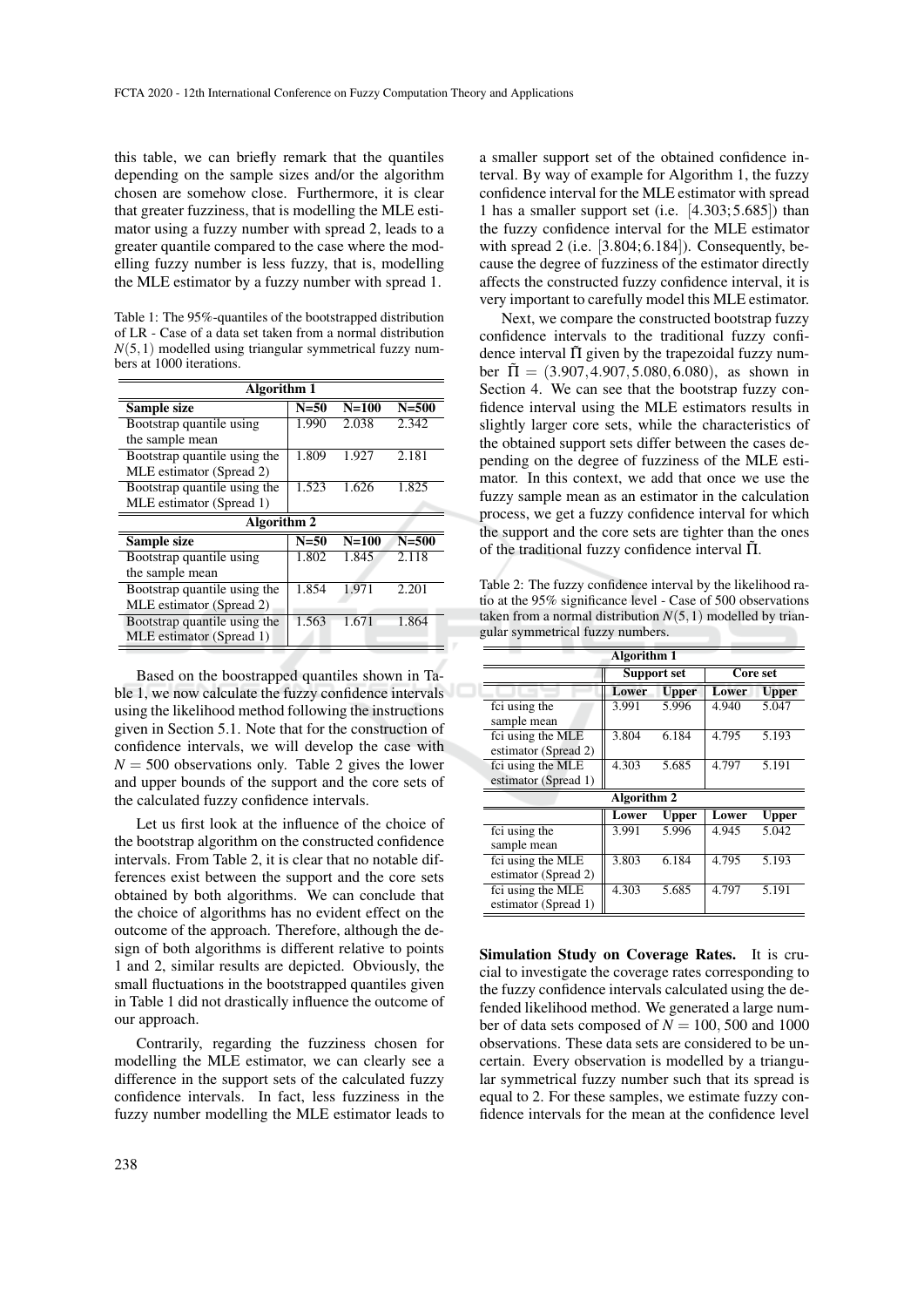$1 - \delta = 1 - 0.05$ . We are particularly interested in calculating the coverage rates of the constructed confidence intervals.

For this study, we used both Algorithms 1 and 2 to estimate the bootstrapped distribution of the likelihood ratio LR. These calculations were performed using the MLE estimators modelled by fuzzy numbers of spreads 1 and 2. For the sake of comparison, we also considered the fuzzy sample mean, similar to the previously described analysis. The fuzzy confidence intervals obtained using the likelihood method are then constructed and their coverage rates calculated. As a final step, we compare their coverage rates with the rates of the traditional fuzzy ones given in Equation 11.

It appears that the coverage rates of the bootstrap fuzzy confidence intervals calculated using Algorithms 1 and 2 are overall very close in the various setups. The difference is not noteworthy. Therefore, we propose elaborating the rates of the intervals using Algorithm 1 only.

Overall, the difference in the coverage rates of the bootstrap fuzzy intervals compared to the ones of the traditional fuzzy method is slight. This difference did not exceed 1.4% in all the cases. Using similar setups as in the previously described analysis, the results are developed as follows.

Regarding the data sets composed of 500 observations, we found that the coverage rate of the fuzzy confidence interval achieved by the likelihood method using the fuzzy sample mean is about 94.4% in the core set and about 100% in the support set. It is exactly the same as the rate for the traditional fuzzy confidence interval. Nevertheless, according to the fuzzy confidence intervals calculated using the spread 1 and spread 2 fuzzy numbers modelling the MLE estimators, the coverage rates are about 95.6% in the core set for both cases and about 100% in the support set. Remember that these rates are somehow acceptable in this context since theoretically a 95% confidence level has to be guaranteed. From these numbers, it is clear that the fuzziness contained in the MLE estimator is supposed to be uncertain. Although affecting its spread, the fuzziness did not actually influence the coverage rate of the calculated fuzzy confidence interval.

As a general interpretation of the outcome of our approach compared to the traditional fuzzy one, we can say that the LR fuzzy confidence interval using the MLE estimators modelled by fuzzy numbers seemed to be slightly less restrictive than the traditional fuzzy one. Therefore, once the fuzzy sample mean serves as an estimator, the support of the obtained interval appears to be smaller. In this context,

it would be interesting to further investigate the behavior of the coverage rates in several setups and to find an appropriate theoretical method for calculating fuzzy MLE estimators.

### 6 NUMERICAL APPLICATION

Let us now discuss the construction of such confidence intervals where we suppose our data and the hypotheses to be fuzzy. We will consider the known normal distribution in order to simplify understanding the different steps.

Suppose a random sample composed of 10 observations  $X_1, \ldots, X_{10}$  given in Table 3. This sample is supposed to be taken from a normal distribution with a mean  $\mu$  and a known variance  $\sigma^2 = 1.29$ , i.e.  $N(\mu, \sigma^2 = 1.29)$ . We consider this sample to be uncertain and model its fuzzy perception using triangular fuzzy numbers. The setups to estimate a particular fuzzy confidence interval for the mean  $\mu$  at the confidence level  $1 - \delta = 1 - 0.05$  are given in the following steps:

Table 3: The data set and the fuzzified observations.

| <b>Index</b> | $X_i$                | <b>Triangular Fuzzy Number</b>           |
|--------------|----------------------|------------------------------------------|
| 1            | 4                    | (3,4,5)                                  |
| 2            | 1                    | (0,1,2)                                  |
| 3            | 3                    | (2,3,4)                                  |
| 4            | $\overline{2}$       | (1,2,3)                                  |
| 5            | 3                    | (2,3,4)                                  |
| 6            | 2                    | (1,2,3)                                  |
| 7            | 5                    | (4,5,6)                                  |
| 8            | 2                    | (1,2,3)                                  |
| 9            | 3                    | (2,3,4)                                  |
| 10           | 3                    | (2,3,4)                                  |
|              | $\overline{X} = 2.8$ | $\overline{\tilde{X}} = (1.8, 2.8, 3.8)$ |

- Model the Data: Suppose the following modelling schema:
	- the value "1" modelled by  $\tilde{L}_1 = (0, 1, 2)$ ,
	- the value "2" modelled by  $\tilde{L}_2 = (1, 2, 3)$ ,
	- the value "3" modelled by  $\tilde{L}_3 = (2,3,4)$ ,
	- the value "4" modelled by  $\tilde{L}_4 = (3, 4, 5)$ ,
	- the value "5" modelled by  $\tilde{L}_5 = (4, 5, 6)$ .

Based on this, we obtain the modelled sample shown in Table 3.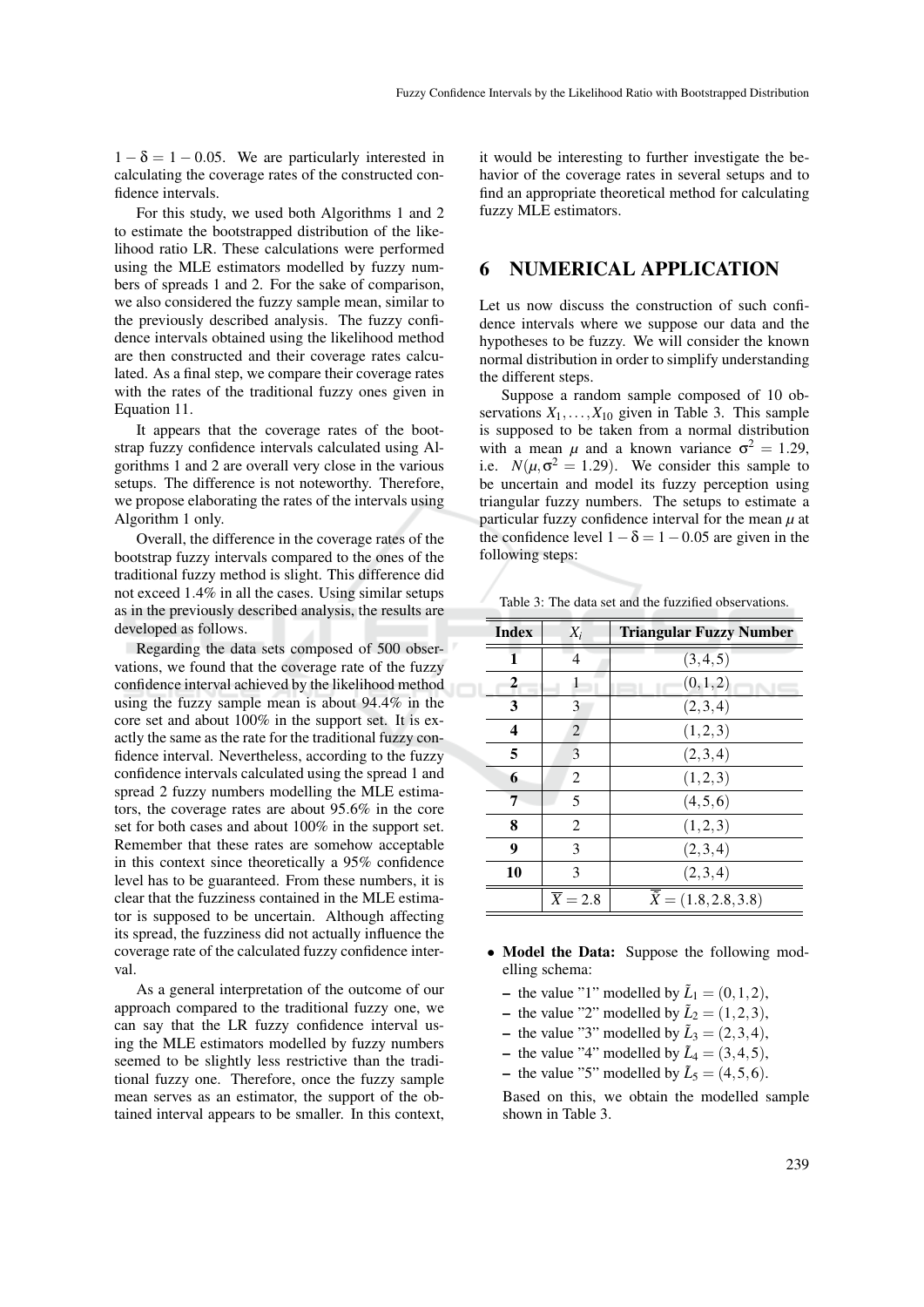• Define the Required Test: We test a fuzzy null hypothesis  $H_0$  against a fuzzy alternative one  $H_1$ for the mean  $\mu$  at the significance level  $\delta = 0.05$ . Let us consider the following fuzzy hypotheses  $\tilde{H}_0$ and  $H_1$ :

 $\tilde{H}_0^T = (1.8, 2, 2.3)$  against  $\tilde{H}_1^T = (2.25, 2, 5).$ 

• Calculate the Fuzzy Sample Mean: The fuzzy sample average  $\overline{X}$  of the fuzzy perceptions of the  $n = 10$  observations denoted by  $\tilde{X} = (1.8, 2.8, 3.8)$  can be written by its  $\alpha$ -cuts  $(\tilde{X})_{\alpha} = [(\tilde{X})_{\alpha}^{L}; (\tilde{X})_{\alpha}^{R}] = [1.8 + \alpha; 3.8 - \alpha].$ 

### 6.1 Estimation of the Traditional Fuzzy Confidence Interval for the Mean

A traditional fuzzy confidence interval for the mean  $\mu$  at the confidence level  $1 - \delta = 1 - 0.05$  can be estimated as presented in Definition 4.1. We obtain the lower and upper bounds of the confidence interval at the confidence level  $1-0.05$ :

$$
\tilde{\Pi}_{\alpha} = \left[ \tilde{\Pi}_{\alpha}^{L}; \tilde{\Pi}_{\alpha}^{R} \right]
$$
\n
$$
= \left[ (\overline{\tilde{X}})_{\alpha}^{L} - u_{1-\frac{\delta}{2}} \frac{\sigma}{\sqrt{n}}; (\overline{\tilde{X}})_{\alpha}^{R} + u_{1-\frac{\delta}{2}} \frac{\sigma}{\sqrt{n}} \right]
$$
\n
$$
= \left[ 1.0965 + \alpha; 4.5034 - \alpha \right],
$$

where  $u_{1-\frac{8}{7}} = u_{0.975} = 1.96$  is the 0.975-quantile of the normal distribution,  $\sigma = 1.135$  is the standard deviation and  $n = 10$  is the number of observations. The obtained interval is shown in Figure 1.



Figure 1: Traditional fuzzy confidence interval for the mean Π˜ - Section 6.

## 6.2 Estimation of the Fuzzy Confidence Interval for the Mean using the Likelihood Method

We now re-calculate the fuzzy confidence interval for the mean but use the likelihood methodology presented above. At the confidence level

 $1 - \delta = 1 - 0.05$ , the fuzzy confidence interval obtained using the likelihood method denoted by  $\tilde{\Pi}_{LR}$ can then be constructed in the following way:

1. Consider the probability density function  $f(x; \theta)$ of the standard normal distribution such that  $\sigma =$ 1.135. For the fuzzy sample  $\tilde{X}_i$ ,  $i = 1, \ldots, 10$ , we first calculate the log-likelihood function written as:

$$
l(\tilde{\theta}; \tilde{\underline{x}}) = \log \int_{\mathbb{R}} \mu_{\tilde{X}_1}(x) f(x; \tilde{\theta}) dx + ...
$$
  
+ 
$$
\log \int_{\mathbb{R}} \mu_{\tilde{X}_{10}}(x) f(x; \tilde{\theta}) dx
$$
  
= 
$$
\log \int_3^4 (3+x) f(x; \tilde{\theta}) dx
$$
  
+ 
$$
\log \int_4^5 (5-x) f(x; \tilde{\theta}) dx + ...
$$
  
+ 
$$
\log \int_2^3 (2+x) f(x; \tilde{\theta}) dx
$$
  
+ 
$$
\log \int_3^4 (4-x) f(x; \tilde{\theta}) dx.
$$

- 2. Once we assume the sample to be fuzzy, we can consider the parameter to be fuzzy as well. However, we first calculate a crisp maximum likelihood estimator for the mean. The EM algorithm for the fuzzy context gives the crisp MLE estimator  $\hat{\hat{\theta}} = 3.6568$ . Let us now model this crisp estimator using the following triangular symmetrical fuzzy number (3.1568, 3.6568, 4.1568). We highlight that its support set is nothing but the interval [3.1568; 4.1568], and its core set is reduced to the element 3.6568.
- 3. Let us now consider Algorithm 1 to estimate the distribution of the likelihood ratio LR by the bootstrap technique. At the significance level  $\delta =$ 0.05, the bootstrapped  $(1 - δ)$ -quantile η is estimated to be  $\eta = 1.4778$ . We then get  $\frac{\eta}{2} = \frac{1.4778}{2}$ 0.7389. The threshold points  $I_1$ ,  $I_2$ ,  $I_3$  and  $I_4$  as described in Equations 23 and 24 have to be calculated afterwards. They are given by:
	- $I_1$  =  $l(3.1568; \tilde{x}) 0.7389 = -16.2258$ ,
	- *I*<sub>2</sub> = *l*(3.6568;  $\tilde{x}$ ) − 0.7389 = −18.3079,
	- $I_3$  =  $l(3.6568; \underline{\tilde{x}}) 0.7389 = -18.3079,$
	- $I_4 = l(4.1568; \tilde{x}) 0.7389 = -22.1101.$

Note that the minimum and maximum thresholds shown in Figure 2(a) are  $I_{\min}$  =  $\min(I_1, I_2, I_3, I_4)$  = −22.1101, and  $I_{\text{max}} = \max(I_1, I_2, I_3, I_4) = -16.2258.$ 

4. The intersection points  $\theta_1^{\star L}$ ,  $\theta_2^{\star L}$ ,  $\theta_3^{\star L}$ ,  $\theta_4^{\star L}$  and  $\theta_1^{\star R}$ ,  $\theta_2^{R}$ ,  $\theta_3^{R}$ ,  $\theta_4^{R}$  have to be found as proposed in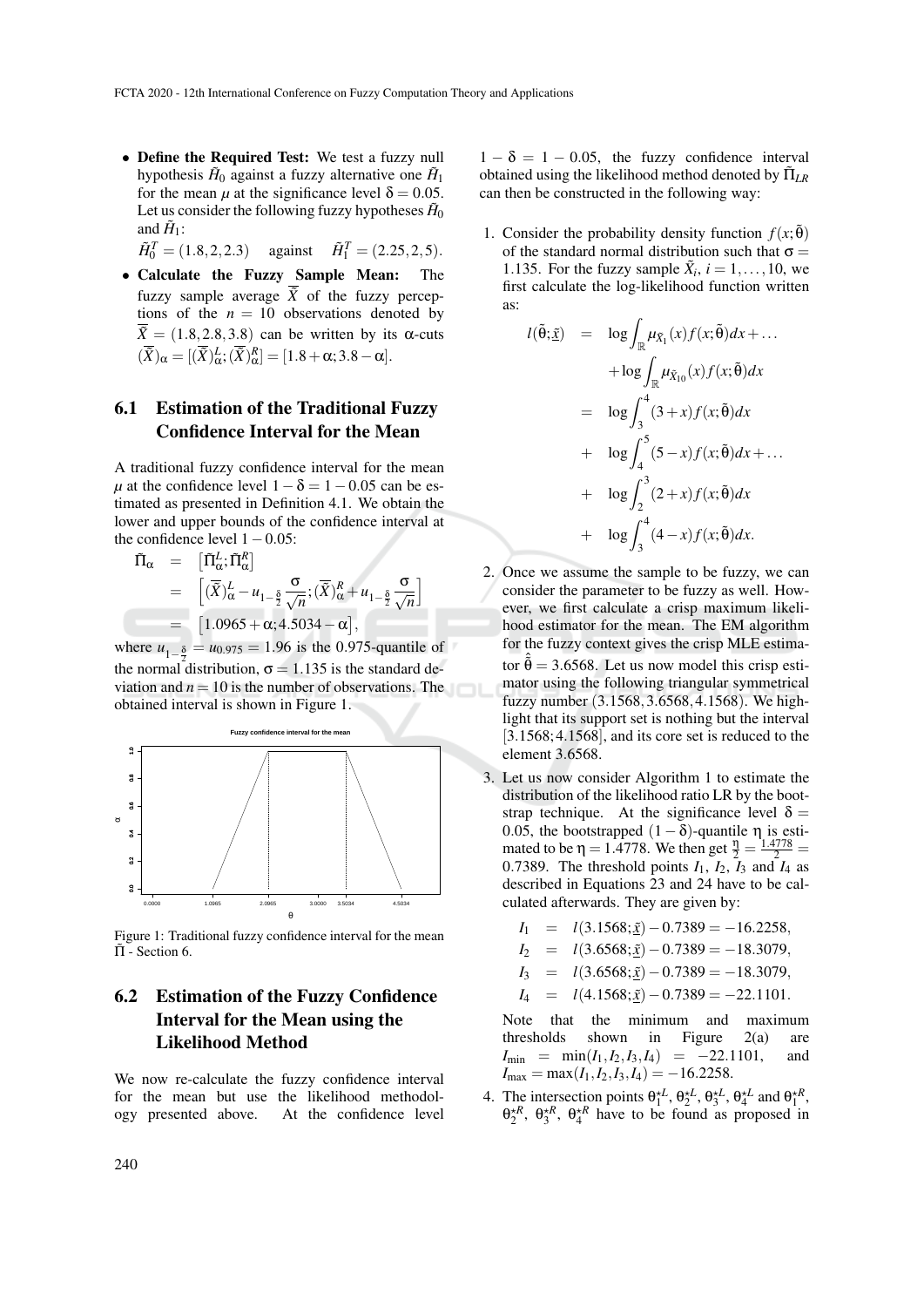

(a) Fuzzy log-likelihood function for the mean and the inter- (b) Fuzzy confidence interval by likelihood ratio method  $\Pi_{LR}$ . section with the upper and lower bounds of the fuzzy parameter  $\overline{\tilde{X}}$ .

Figure 2: The construction process of the fuzzy confidence interval by the likelihood ratio method - Section 6.

Equations 27, 28, 29 and 30. We get:

$$
\theta_1^{\star L} = 2.2175,
$$
  $\theta_1^{\star R} = 3.3838,$   
\n $\theta_2^{\star L} = \theta_3^{\star L} = 1.8276,$   $\theta_2^{\star R} = \theta_3^{\star R} = 3.7736,$   
\n $\theta_4^{\star L} = 1.3674,$   $\theta_4^{\star R} = 4.2332.$ 

The minimum and maximum intersection abscisses  $\theta_{\text{inf}}^{\star L}$ ,  $\theta_{\text{sup}}^{\star R}$ ,  $\theta_{\text{inf}}^{\star R}$  and  $\theta_{\text{sup}}^{\star R}$  are given by:

$$
\begin{array}{rcl}\n\theta_{\text{inf}}^{\star L} &=& \inf(\theta_1^{\star L}, \theta_2^{\star L}, \theta_3^{\star L}, \theta_4^{\star L}) = 1.3674, \\
\theta_{\text{inf}}^{\star R} &=& \inf(\theta_1^{\star R}, \theta_2^{\star R}, \theta_3^{\star R}, \theta_4^{\star R}) = 3.3838, \\
\theta_{\text{sup}}^{\star L} &=& \sup(\theta_1^{\star L}, \theta_2^{\star L}, \theta_3^{\star L}, \theta_4^{\star L}) = 2.2175, \\
\theta_{\text{sup}}^{\star R} &=& \sup(\theta_1^{\star R}, \theta_2^{\star R}, \theta_3^{\star R}, \theta_4^{\star R}) = 4.2332.\n\end{array}
$$

5. For the last step, we standardise the obtained function to the y-interval  $[0; 1]$  and get the following fuzzy confidence interval  $\tilde{\Pi}_{LR}$  given by its left and right  $\alpha$ -cuts  $(\tilde{\Pi}_{LR})_{\alpha} = [(\tilde{\Pi}_{LR})_{\alpha}^L, (\tilde{\Pi}_{LR})_{\alpha}^R]$  as shown in Equations 35 and 36:

$$
(\tilde{\Pi}_{LR})^L_{\alpha} = \begin{cases} \theta \in \mathbb{R} \mid 1.3674 \le \theta \le 2.2175 \\ \text{and } \alpha = \frac{l(\theta, \tilde{\underline{x}}) + 22.1101}{5.8843} \end{cases},
$$
  

$$
(\tilde{\Pi}_{LR})^R_{\alpha} = \begin{cases} \theta \in \mathbb{R} \mid 3.3838 \le \theta \le 4.2332 \\ \text{and } \alpha = \frac{l(\theta, \tilde{\underline{x}}) + 22.1101}{5.8843} \end{cases}.
$$

This latter is shown in Figure 2(b).

#### 6.3 Comparison and Interpretation

At this stage, it would be interesting to compare the fuzzy confidence interval obtained using the likelihood approach  $\tilde{\Pi}_{LR}$  to the traditional fuzzy confidence interval  $\Pi$ . If we superpose Figures 1 and 2(b), we can clearly see that the likelihood-based interval

 $\tilde{\Pi}_{LR}$  has a tighter support set than the traditional interval  $\tilde{\Pi}$ , i.e.  $\tilde{\Pi}_{LR} \subseteq \tilde{\Pi}$ . In the considered specific setups, we can say that our approach appears to be more restrictive. In other words, with our approach we tend to reject the hypothesis under study more often. We highlight that this interpretation can be slightly opposite in the situation with a larger support set of the fuzzy confidence interval. This could be mainly due to a greater amount of fuzziness contained in the fuzzy number modelling the MLE estimator.

Furthermore, concerning the shape of the obtained confidence intervals, i.e. their membership functions, it is clear that the shape of the traditional one strongly depends on the modelling procedure of the studied sample—in other words on the shape of the chosen fuzzy numbers. Note that this statement is similar in the case of the fuzzy sample mean. Contrarily, the fuzzy confidence interval obtained using the likelihood method relies directly on the probability density function connected to the considered data set. Finally, we can clearly see that the shape of the LR interval is more elaborated than the traditional one. This is considered an increase in the accuracy of such calculation methodologies.

### 7 CONCLUSION

This study proposed a complete procedure to estimate fuzzy confidence intervals using the likelihood ratio method. This required estimating the distribution of the likelihood ratio. A contribution of this research is the use of the bootstrap technique to accomplish this task. Two algorithms are discussed—a simple one and a more complex one based on preserving the location and dispersion measures related to a new metric called the  $d_{SGD}^{\hat{\theta}^{\star}}$  metric.